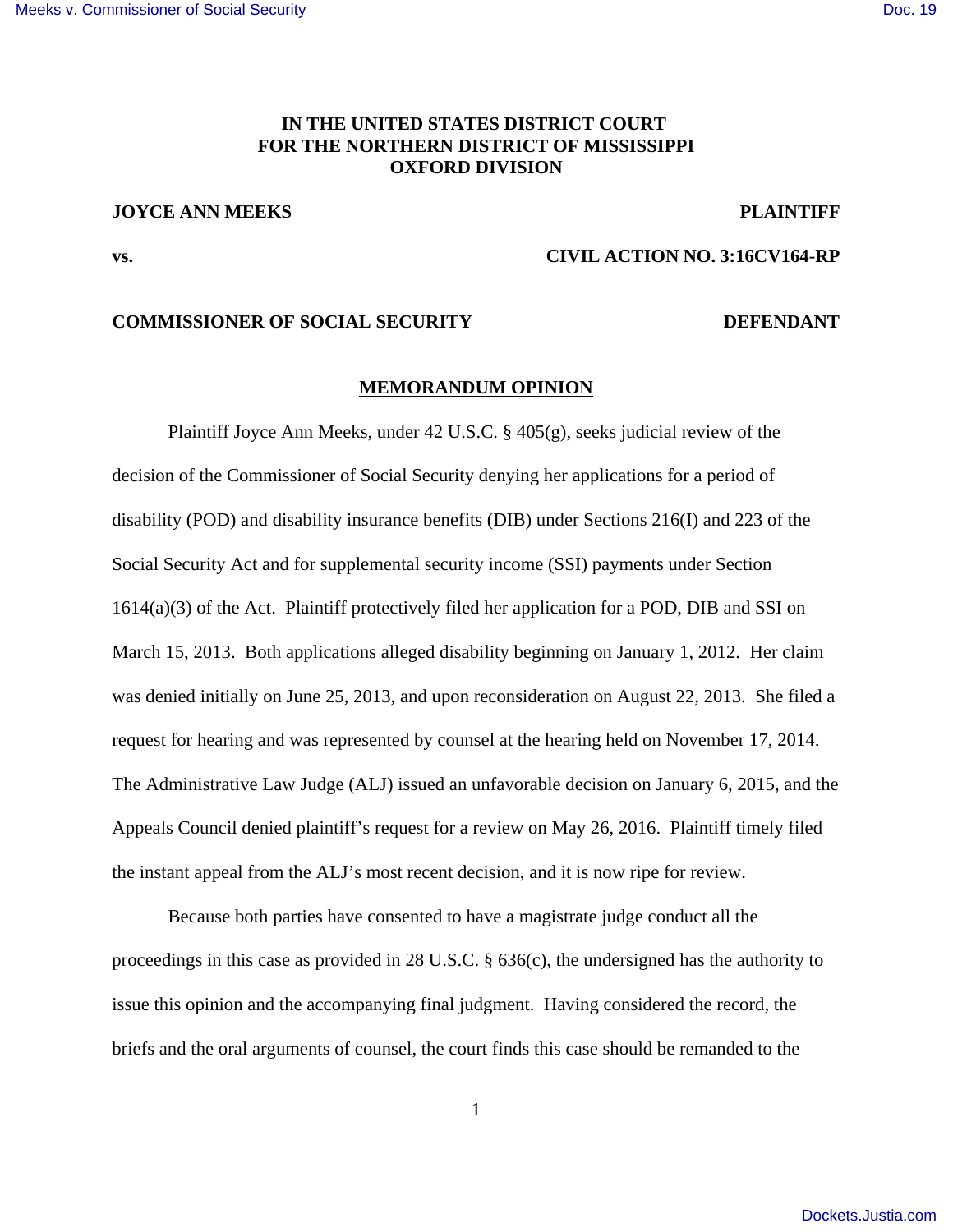Social Security Administration.

#### **I. FACTS**

Plaintiff was born on June 27, 1963 and was 51 years old at the time of the hearing. She testified that she dropped out of school in the seventh grade and has never learned to read. Docket 9 at 27-28. She worked as a server in the past, but according to the ALJ, she is unable to perform her past work. *Id.* at 15. Plaintiff contends that she became disabled before her application for benefits due to "nervous breakdown, mental problems, acid reflux, 2 hernias in liver, nerve problems, leg problems and stress." *Id.* at 206.

Completing the five-step evaluation process, the ALJ determined that plaintiff suffered from "severe" impairments including mood disorder, anxiety disorder, and borderline intellectual functioning, but found these impairments did not meet or equal a listed impairment in 20 C.F.R. Part 404, Subpart P, App. 1 (20 CFR 404.1520(d), 404.1525, 404.1526, 416.920(d) 416.925 and 416.926). Based upon the plaintiff's testimony at the hearing and considering the medical records he reviewed, the ALJ concluded that plaintiff retains the Residual Functional Capacity (RFC) to

> perform a full range of work at all exertional levels but with the following nonexertional limitations; limited to unskilled work involving simple, routine, repetitive tasks; and should perform work involving objects rather than people.

Docket 9 at 13. Upon further analysis under applicable rulings and regulations, the ALJ found plaintiff to be less than fully credible in that the intensity, persistence and limiting effects she claimed due to her symptoms were "not entirely credible." *Id.* at 14. The ALJ did not obtain testimony from a vocational expert, but instead reviewed the Medical-Vocational Guidelines, 20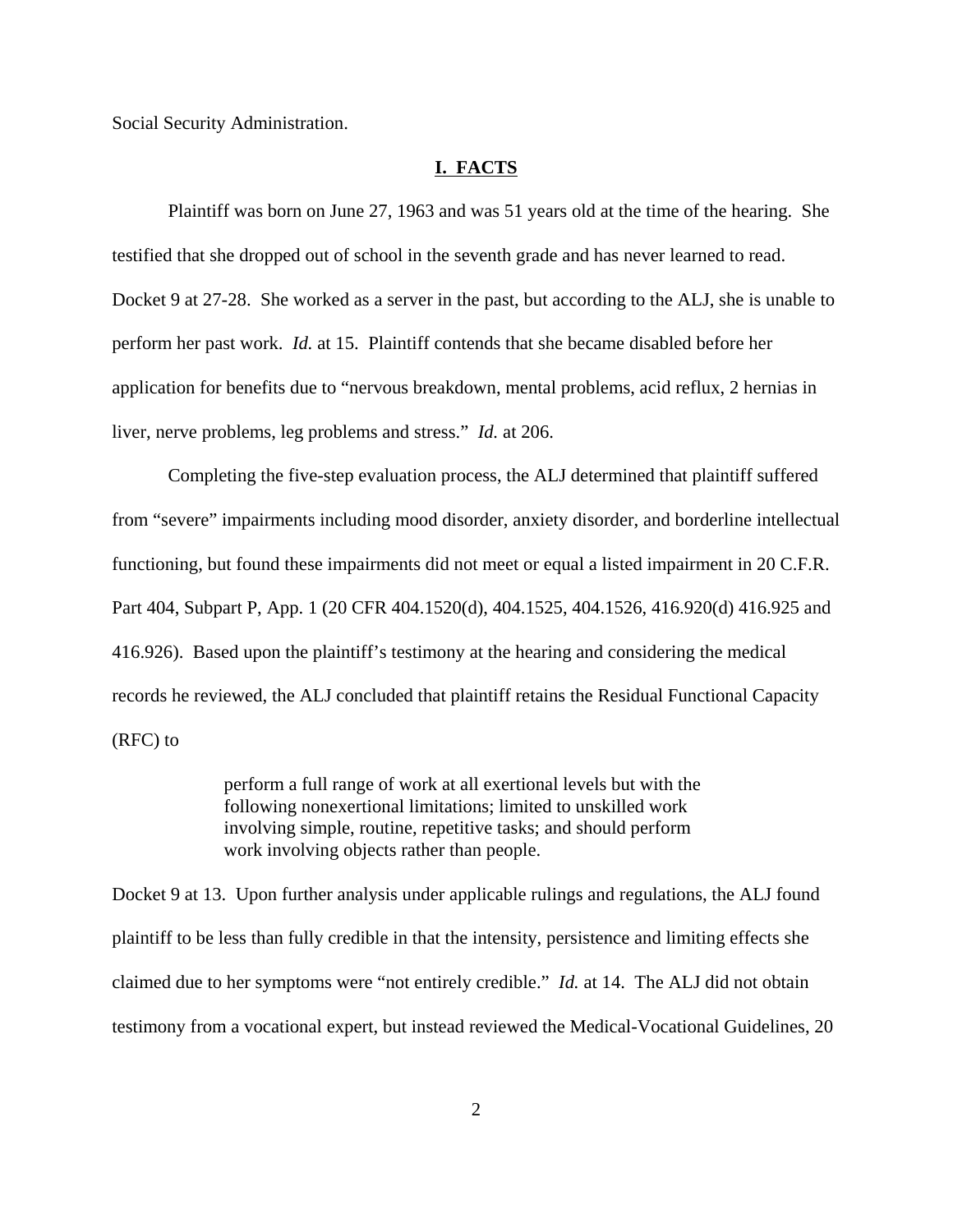CFR Part 404, Subpart P, Appendix 2, and concluded that plaintiff could perform jobs that exist in the national economy and was therefore not disabled under the Social Security Act. *Id.* at 16.

Plaintiff contends first that the ALJ erred because he failed to review medical records containing thirteen months of treatment submitted after the hearing. This error, according to plaintiff, resulted in the ALJ's conclusion that plaintiff's credibility was lacking due to her irregular treatment records. Additionally, plaintiff alleges that the ALJ improperly evaluated the opinion of his own consultative examiner, Dr. Pamela Buck. She also asserts that the ALJ erred in not concluding that she was illiterate, that she was not credible and in failing to obtain VE testimony despite concluding that plaintiff could not perform her past relevant work. Following a review of the briefs, the transcript and oral argument, the undersigned concludes that plaintiff's case should be remanded for proper consideration of all medical records, including Dr. Buck's opinion, proper consideration of plaintiff's inability to read and to obtain VE testimony as to whether plaintiff can perform any jobs in the national economy.

#### **II. STANDARD OF REVIEW**

In determining disability, the Commissioner, through the ALJ, works through a five-step sequential evaluation process.<sup>1</sup> The burden rests upon plaintiff throughout the first four steps of this five-step process to prove disability, and if plaintiff is successful in sustaining her burden at each of the first four levels, then the burden shifts to the Commissioner at step five.<sup>2</sup> First, plaintiff must prove she is not currently engaged in substantial gainful activity.<sup>3</sup> Second, plaintiff

<sup>1</sup> *See* 20 C.F.R. §§ 404.1520, 416.920 (2010).

<sup>&</sup>lt;sup>2</sup>Crowley v. Apfel, 197 F.3d 194, 198 (5<sup>th</sup> Cir. 1999).

<sup>3</sup> 20 C.F.R. §§ 404.1520(b), 416.920(b) (2010).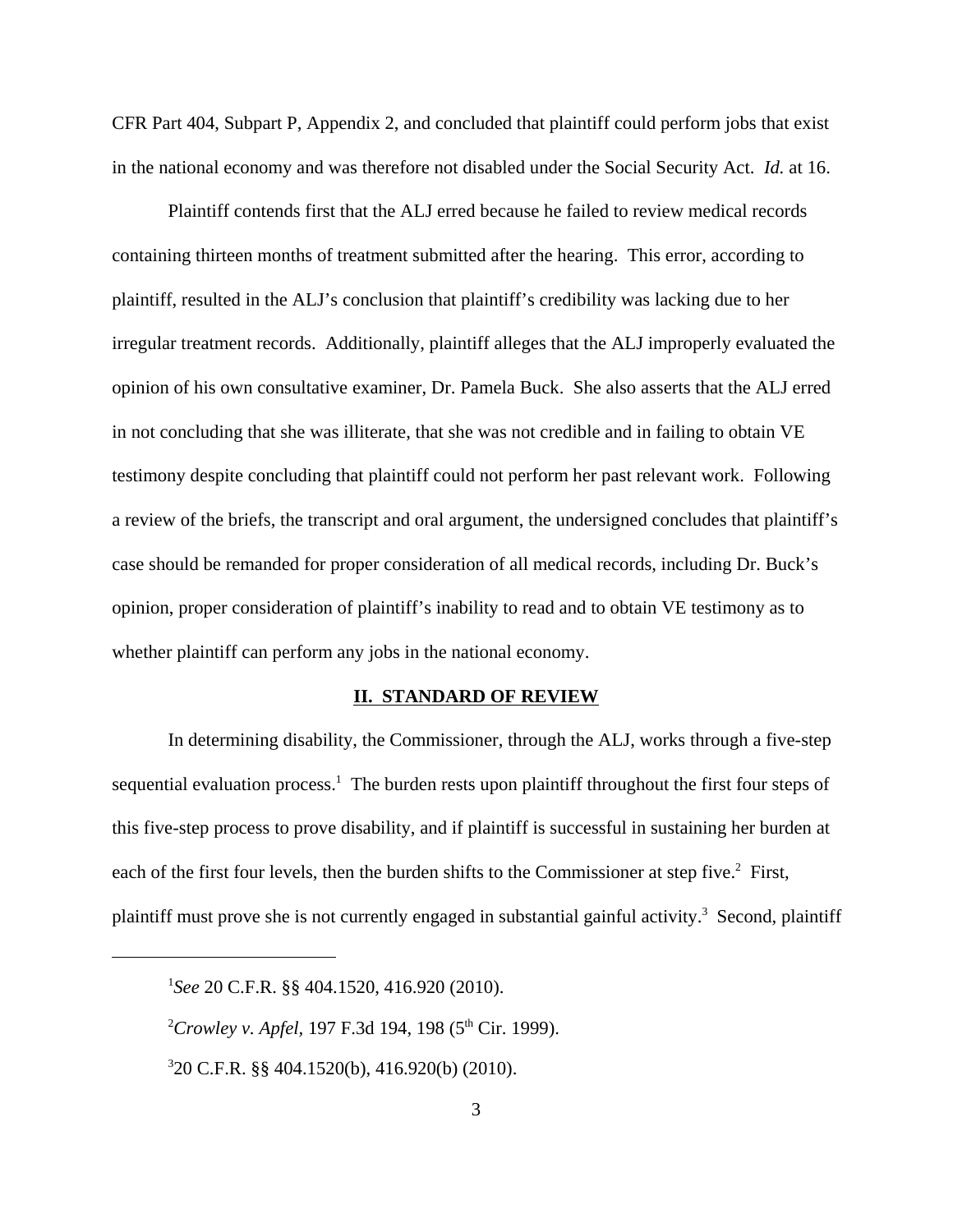must prove her impairment is "severe" in that it "significantly limits [his] physical or mental ability to do basic work activities  $\dots$ ." At step three the ALJ must conclude plaintiff is disabled if she proves that her impairments meet or are medically equivalent to one of the impairments listed at 20 C.F.R. Part 404, Subpart P, App. 1, §§ 1.00-114.09 (2010).<sup>5</sup> If plaintiff does not meet this burden, at step four she must prove that she is incapable of meeting the physical and mental demands of her past relevant work.<sup>6</sup> At step five, the burden shifts to the Commissioner to prove, considering plaintiff's residual functional capacity, age, education and past work experience, that she is capable of performing other work.<sup>7</sup> If the Commissioner proves other work exists which plaintiff can perform, plaintiff is given the chance to prove that she cannot, in fact, perform that work. $8$ 

The court considers on appeal whether the Commissioner's final decision is supported by substantial evidence and whether the Commissioner used the correct legal standard. *Crowley v. Apfel,* 197 F.3d 194, 196 (5<sup>th</sup> Cir. 1999), citing *Austin v. Shalala*, 994 F.2d 1170 (5<sup>th</sup> Cir. 1993); *Villa v. Sullivan,* 895 F.2d 1019, 1021 ( $5<sup>th</sup>$  Cir. 1990). The court has the responsibility to scrutinize the entire record to determine whether the ALJ's decision was supported by substantial evidence and whether the proper legal standards were applied in reviewing the claim. *Ransom v.*

<sup>8</sup>*Muse*, 925 F.2d at 789.

<sup>4</sup> 20 C.F.R. §§ 404.1520(c), 416.920(c) (2010).

 $520$  C.F.R. §§ 404.1520(d), 416.920(d) (2010). If a claimant's impairment meets certain criteria, that claimant's impairments are "severe enough to prevent a person from doing any gainful activity." 20 C.F.R. § 416.925 (2003).

<sup>6</sup> 20 C.F.R. §§ 404.1520(e), 416.920(e) (2010).

<sup>7</sup> 20 C.F.R §§ 404.1520(g), 416.920(g) (2010).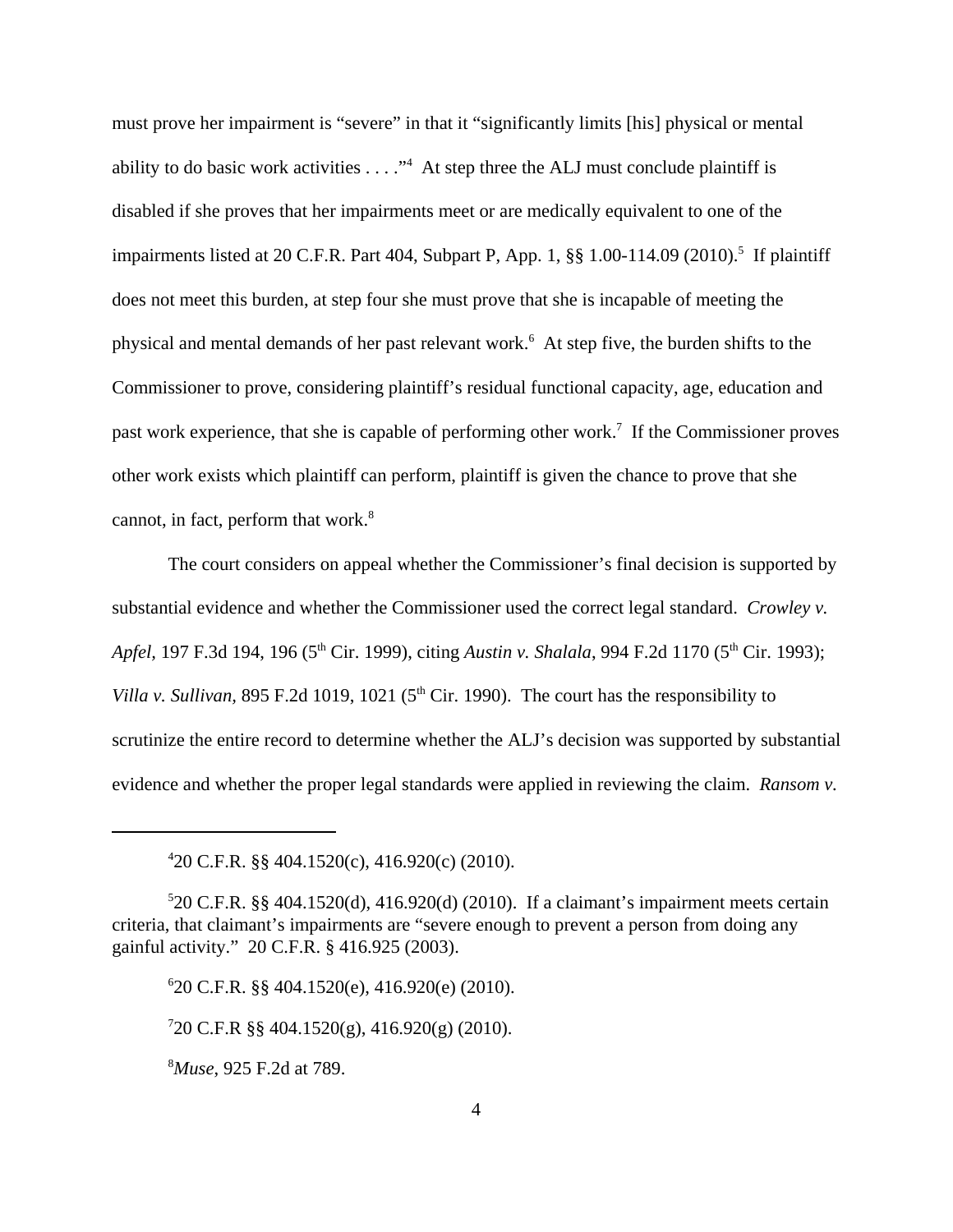*Heckler*, 715 F.2d 989, 992 (5<sup>th</sup> Cir. 1983). The court has limited power of review and may not reweigh the evidence or substitute its judgment for that of the Commissioner,<sup>9</sup> even if it finds that the evidence leans against the Commissioner's decision.<sup>10</sup> The Fifth Circuit has held that substantial evidence is "more than a scintilla, less than a preponderance, and is such relevant evidence as a reasonable mind might accept as adequate to support a conclusion." *Crowley v. Apfel*, 197 F.3d 194, 197 (5<sup>th</sup> Cir. 1999) (citation omitted). Conflicts in the evidence are for the Commissioner to decide, and if there is substantial evidence to support the decision, it must be affirmed even if there is evidence on the other side. *Selders v. Sullivan*, 914 F.2d 614, 617 (5<sup>th</sup>) Cir. 1990). The court's inquiry is whether the record, as a whole, provides sufficient evidence that would allow a reasonable mind to accept the conclusions of the ALJ. *Richardson v. Perales*, 402 U.S. 389, 401 (1971). "If supported by substantial evidence, the decision of the [Commissioner] is conclusive and must be affirmed." *Paul v. Shalala,* 29 F.3d 208, 210 (5<sup>th</sup> Cir. 1994), citing *Richardson v. Perales,* 402 U.S. 389, 390, 28 L.Ed.2d 842 (1971).

#### **III. DISCUSSION**

When advised during the hearing before the ALJ that plaintiff's counsel had requested a medical source statement and additional medical records from plaintiff's treating physician to submit to the ALJ, the ALJ responded "[w]ell, the record never closes. I encourage you to get those in if you want them to be considered." Docket 9 at 26. The records from Communicare dated March 5, 2013 through July 10, 2014 were provided to the ALJ one day after the hearing

<sup>&</sup>lt;sup>9</sup>Hollis v. Bowen, 837 F.2d 1378, 1383 (5<sup>th</sup> Cir. 1988).

<sup>&</sup>lt;sup>10</sup>Bowling v. Shalala, 36 F.3d 431, 434 (5<sup>th</sup> Cir. 1994); *Harrell v. Bowen*, 862 F.2d 471, 475 ( $5^{\text{th}}$  Cir. 1988).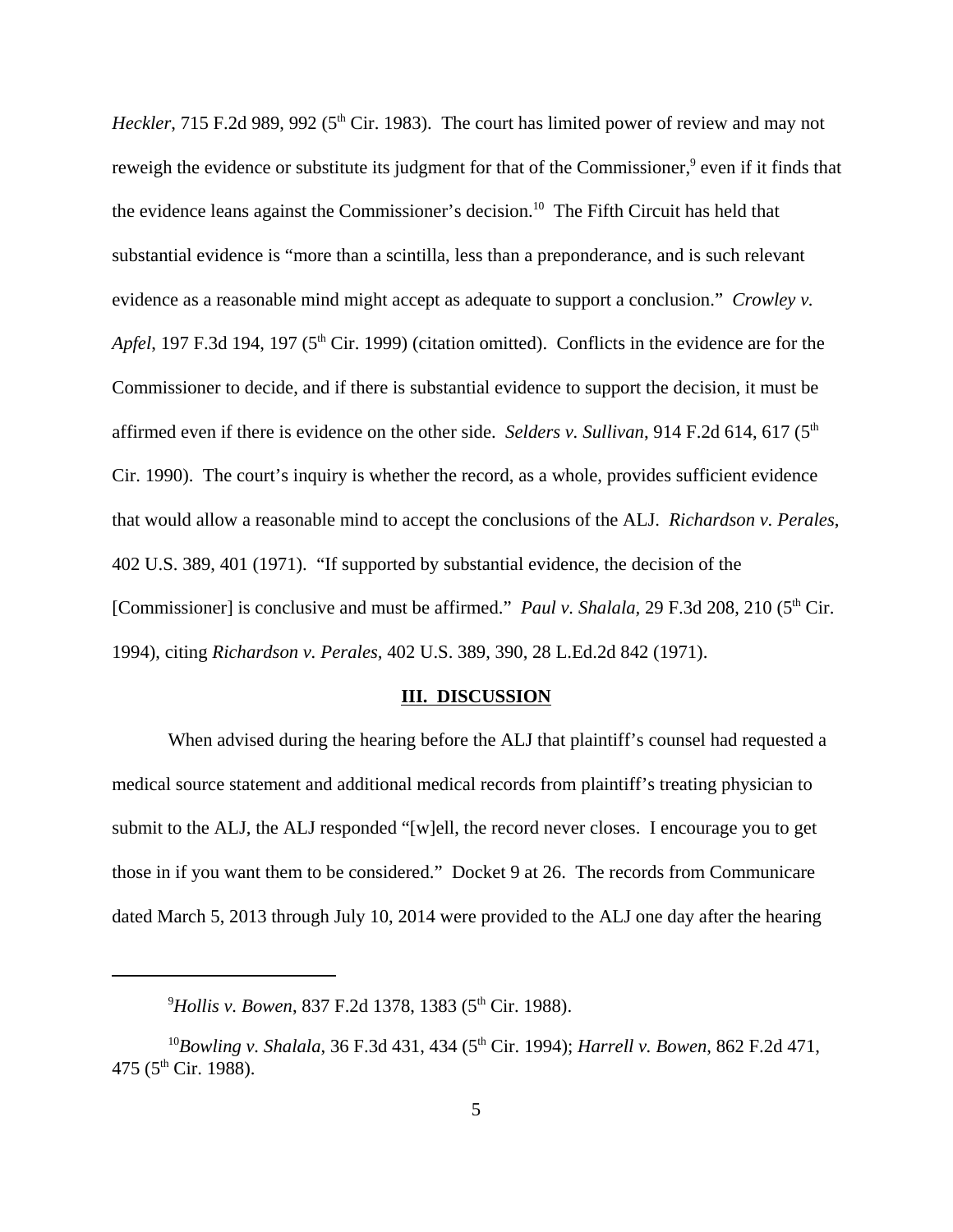and were marked as Exhibit B12F. Docket 9 at 493-513. Despite the submission of treatment records to the Commissioner, the ALJ stated in his opinion that "treatment has been sporadic at best, and the record documents no treatment after August 2013." Docket 9 at 14. In another paragraph of the opinion, he noted that "[t]he record documents no treatment for mental health problems after August 2013." *Id.* The Commissioner admits that the ALJ did not review the records submitted the day after the hearing, but asserts that the error is harmless. Plaintiff contends that the error is not harmless because the ALJ relied on plaintiff's alleged sporadic treatment to discount plaintiff's complaints and testimony and to conclude that she is less than credible.

The Fifth Circuit has routinely held that "[a]n administrative law judge has a duty to fully and fairly develop the facts relative to a claim for disability benefits. The Court will not reverse the decision of an ALJ for failure to fully and fairly develop the record unless the claimant shows that he or she was prejudiced by the ALJ's failure." *Carey v.* Apfel, 230 F.3d 131, 142 ( $5<sup>th</sup>$  Cir. 2000); see also Brock v. Chater, 84 F.3d 726 (5<sup>th</sup> Cir. 1996); *Kane v. Heckler*, 731 F.2d 1216 (5<sup>th</sup>) Cir. 1984). In order to establish prejudice, plaintiff must "demonstrate that he or she 'could and would have adduced evidence that might have altered the result.'" *Id.* 

It is difficult to understand how the plaintiff was not prejudiced by the ALJ's failure to review the records submitted after the hearing when the ALJ noted in multiple places in his opinion that plaintiff's mental health treatment was sporadic at best and that she had no mental health treatment after August 2013. It is clear that the ALJ believed those statements to be true and that he considered them in determining the weight to afford to the opinions of the consulting physicians, but more importantly the examining physician, Dr. Pamela Buck. While the records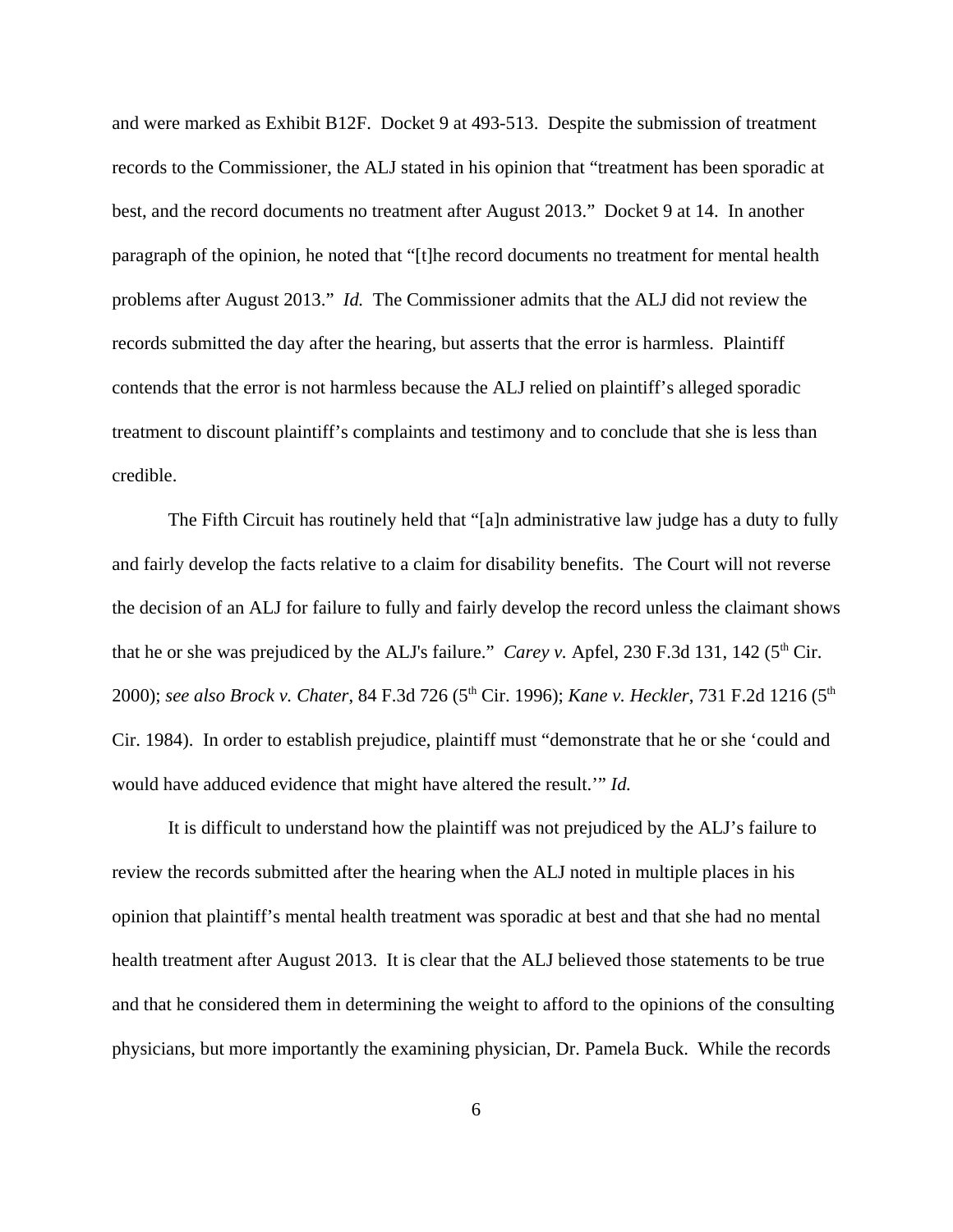arguably demonstrate similar treatment notes to the notes already in the record, the mere existence of these records and the ALJ's belief that they did not exist is prejudicial to plaintiff. Certainly the ALJ would have found plaintiff's complaints more credible if he had known that she continued to receive treatment for them at Communicare during the last year before the hearing. Additionally, because there is an issue with the weight afforded to the examining physician, the fact that the ALJ did not review all of the medical records from Communicare is even more problematic. The undersigned concludes that the ALJ's failure to review all of plaintiff's medical records was prejudicial to plaintiff and resulted in an opinion that is not supported by substantial evidence. Plaintiff's case must be remanded for further consideration of the entire record.

### **IV. PLAINTIFF'S REMAINING ARGUMENTS**

This action will be remanded to the ALJ for evaluation of the entire record, including the medical records submitted after the hearing. Because the court is remanding for further consideration of these issues, the court need not address the merits of the plaintiff's remaining arguments at this time. However, the court does find that other issues raised by plaintiff in her brief and at the hearing should be examined upon remand. If the ALJ on remand is unclear whether Dr. Buck took any possible exaggeration of symptoms into account when opining as to plaintiff's ability to perform work related functions, the ALJ should recontact Dr. Buck for further explanation. Additionally, the ALJ on remand should consider plaintiff's inability to read, as well as the significance of her illiteracy in performing work related functions. In order to properly consider whether other jobs exist in the national economy that plaintiff can perform given her inability to read, the ALJ should obtain the testimony of a vocational expert.